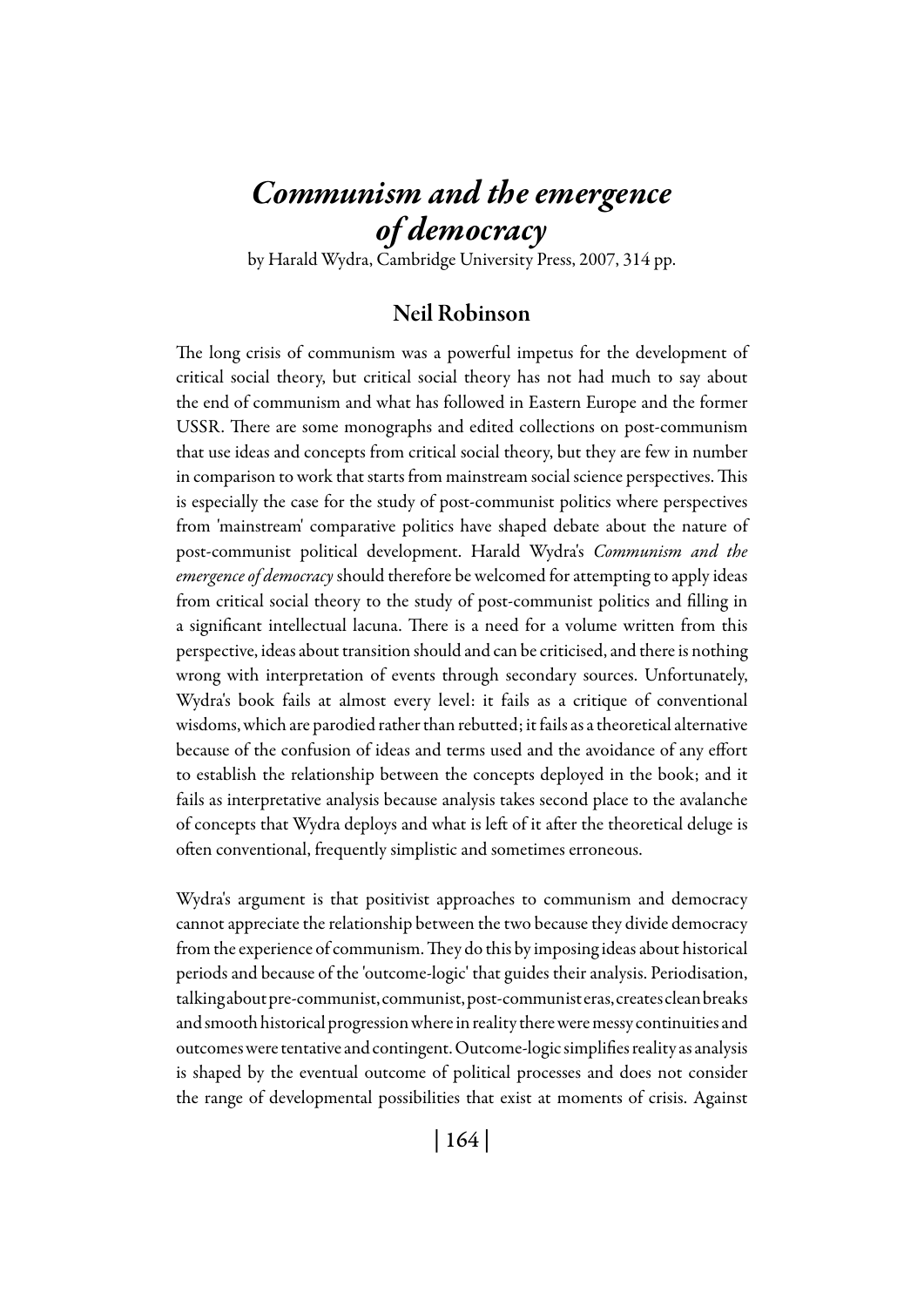## Robinson | Communism and Transitology

periodisation and outcome-logic Wydra argues that the experience of communism was punctuated by a series of critical liminal situations, periods of high uncertainty in which social identity and agency are highly fluid and political outcomes are indeterminate. Understanding these liminal situations and their 'symbolisations' will, Wydra claims, allow us to develop what he variously calls an 'experiential' or political 'anthropological' account of change. The advantages of such an account are that it reveals 'the complexity of the sociogenesis of political order' rather than concealing this complexity as do positivist approaches (p. 1). Simply, what Wydra means by this is that there are democratic (and other) possibilities, moments and actions under communism before democracy is institutionalised, and that these possibilities etc help to create and shape 'post-communist' democracy. They should not be forgotten, ignored or their democratic nature denied because they did not lead to democracy at some date prior the designated 'end' of communism between 1989 and 1991. Positivist accounts, Wydra argues, ignore the past because they are do not see events, attitudes, actors or their actions as being 'democratic' where there is no institutionalisation of democracy. They cannot see that democracy can arise from instances of incivility – violence or disorder – that is inimical to democracy itself. Wydra highlights four such liminal situations, the 'rise of Bolshevik power' (that is the Russian revolution of 1917 and its immediate aftermath), the start of the Cold War, the 'articulation of dissidence' (the revolts against communism in Eastern Europe in 1956, 1968, and the early 1980s, and the phenomenon of dissidence more generally), and the collapse of communism itself.

Wydra's argument depends in the first instance on the validity of his critique of 'positivist' approaches to post-communism and the study of democratic transitions more generally. Wydra's argument is not novel. The accusation that transitology views democratisation as a teleological process and that it therefore covers up many of the complications attendant on political change and obscures culturally specific or other local factors that shape democracy, has been a commonplace critique of transitology's use to study the collapse of communism. There is a small kernel of truth in this argument insofar as there is an over-selection of cases in transitology on the dependent variable (democratisation) so that other outcomes are understudied. This (and the argument's ubiquity) does not make it argument right, however. A key argument of transitology is that democracy is, in Adam Przeworski's words, a 'contingent outcome of struggle'; democracy, in other words, is not a guaranteed outcome of autocratic collapse (even if failure to achieve democracy has been understudied in comparison to democratic consolidation). The first paragraph of the bible of transitology, Guillermo O'Donnell and Phillippe Schmitter's *Transitions*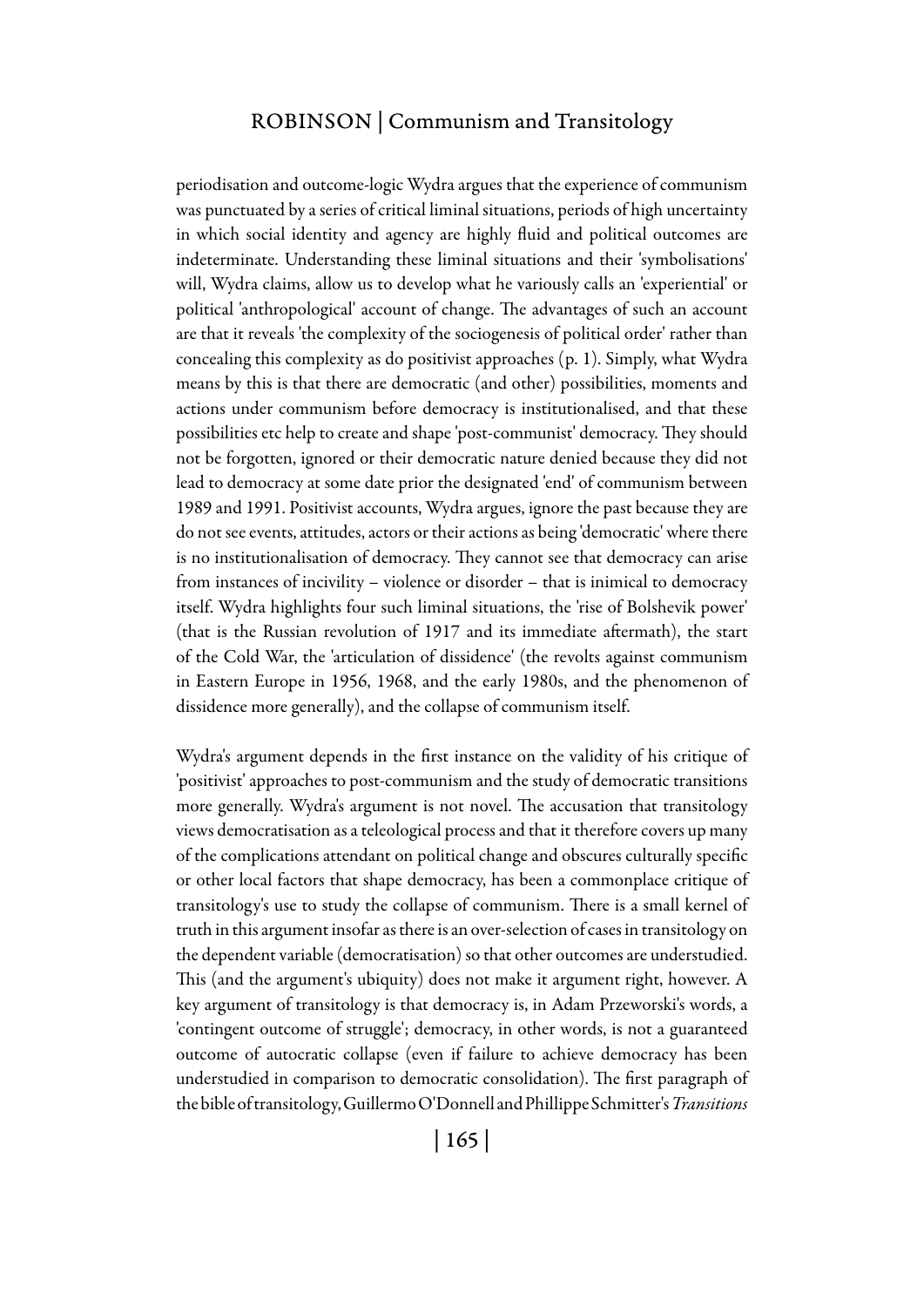#### Democratiya 11 | Winter 2007

*from Authoritarian Rule: Tentative Conclusions about Uncertain Democracies* (The Johns Hopkins University Press, 1986, p. 3), mentions four possible outcomes of transition: democracy, authoritarianism, no stable outcome and cycling between unstable regimes, and violent revolution. That pretty much covers all political forms that have existed in the modern era; if the outcome of a transition can be anything, where is the teleology?

The teleology and determinism of the comparative politics literature on democratisation (as opposed to the democratic boosterism of authors like Fukuyama) is thus a myth. Wydra's insistence that 'the monism of liberal democracy as a developmental goal reproduces the determinist historicist account of the concept of transition in Marx's philosophy of history' (p. 88) – is a caricature of the literature rather than an insightful critique. Being a caricature Wydra's argument is made by assertion rather than by engagement with the literature. There is very little quotation or direct reference to the transitological literature to prove the charges that Wydra makes. Where he does cite the literature Wydra does so in a very tendentious or exaggerated manner. One could pick out many examples of this: his assertion about 'the renaissance of the paradigm of totalitarianism' (pp. 82- 3), there has not been one; his reading of what uncertainty means in transitology as opposed to what it means for him (pp. 191-2), which leads him to distort the notion of uncertainty in transitology to support an argument about the literature that he has made up; his assertion that it 'has been a central claim of the literature on democratic transitions that anti-politics or 'living in truth' are dispositions that are not adapted to institutionalising a new political order or to conducting public policy' (p. 205), which is backed up by reference to one source – hardly central then – that actually makes only half the argument Wydra claims.

The paucity of his argument about 'mainstream' 'positivist' approaches leads Wydra to back his argument by making conceptual connections that do not exist or are very fragile at best. He asserts, for example, that the literature on transition is shaped by notions about totalitarianism since the idea of totalitarianism and modern political science definitions of democracy date from the same time, the Cold War. Definitions of totalitarianism and democracy thus shaped each other; transition theories, being about democracy, are shaped by notions of totalitarianism because they take their idea of democracy as a constitutional form from the Cold War. This is a very tenuous line of argument. It ignores the fact that transition theories do not share a common view of what democracy is (as a constitutional form, a system of governance, a particular form of citizenship, some combination thereof ). It also ignores the fact

| 166 |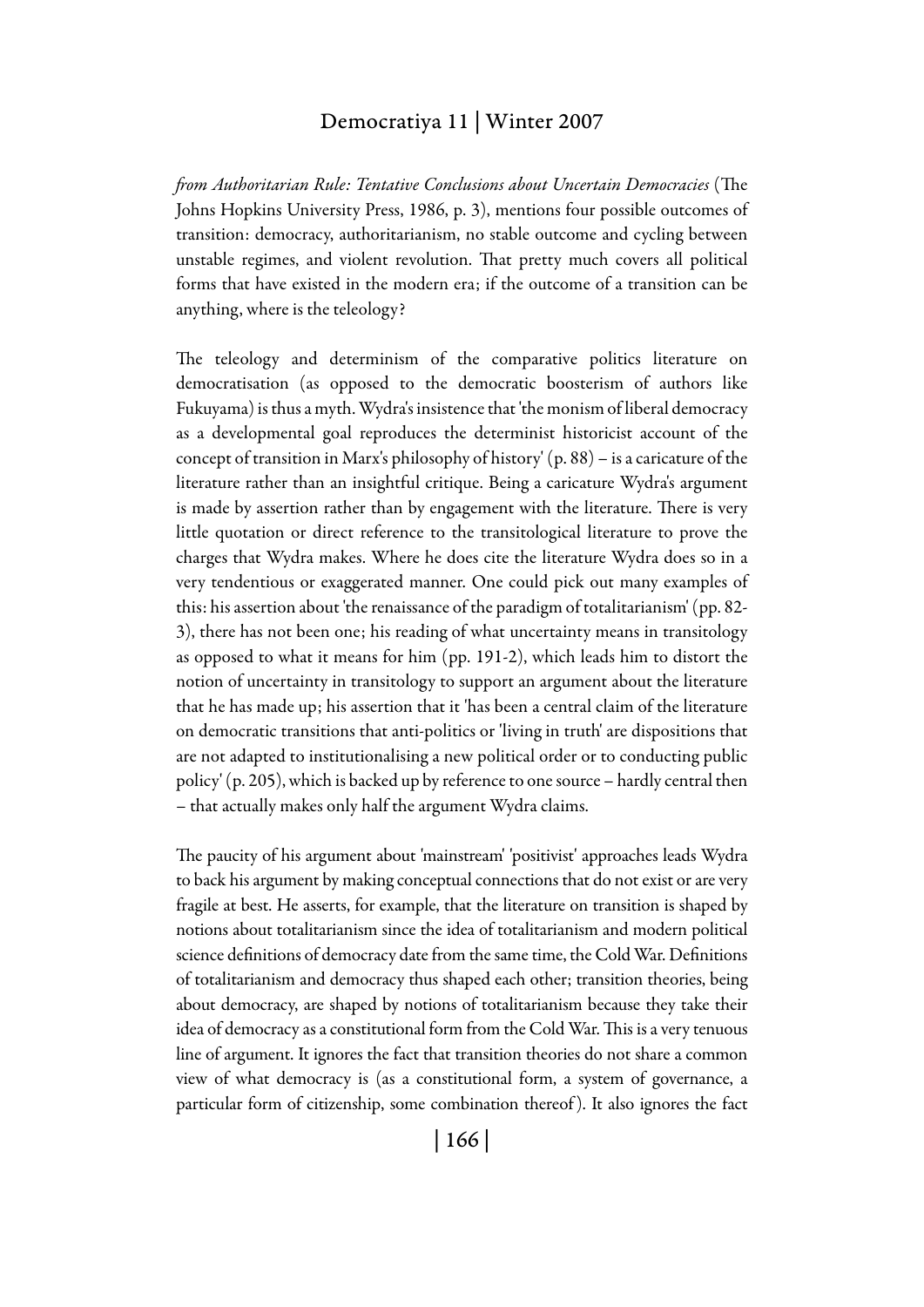## Robinson | Communism and Transitology

that transitology has no time for the idea that communist regimes were totalitarian. Indeed, transitology can only 'work' to explain the end of communism and its aftermath by denying that communist regimes were totalitarian (hence the notion of 'post-totalitarianism' in the work of people like Linz and Stepan). This denial of totalitarianism in its classic Cold War mode has to be made to enable comparability with non-communist transitions. For comparison there have to be elements of, or within, communist systems that could serve to generate pressure for democracy, or support it, as there are in non-communist autocratic systems. In other words, transitology can only be applied to democratisation in formerly communist states if it does the very thing that Wydra accuses it of not being able to do: see development possibilities in communist regimes. Wydra, of course, misses this point entirely since he is so keen to damn transitology and argue that all theories bar his are wrong because of their limited view of democracy as a constitutional form.

Overall then, Wydra's appreciation of the literatures that he roundly and freely condemns is very limited. He has nothing to say about work that does what he says is impossible, i.e., that uses themes from transitiology and that looks back to the past to explain post-communist politics (for example, Tökes's book on Hungary's negotiated revolution that dates change back to 1956 and is all about how the experience of communism shaped the regimes collapse and the politics that followed). The shallowness of Wydra's appreciation of the literature is best summarised by his treatment of Steven M. Fish's *Democracy from scratch* (Stanford: Stanford University Press, 1995).' Wydra takes the book's title as arguing that the 'complete disappearance of coercive communist power system leaves a tabula rasa' (p. 273). In fact M. Steven Fish's *Democracy from scratch. Opposition and regime in the new Russian revolution* (Princeton University Press) sources problems with Russian democracy to communism's shaping of people's ability to participate in politics: there is no *tabula rasa* except in Wydra's interpretation of the book's title. Truly, one should never judge a book by its cover (and that goes for Wydra's book too: the cover is excellent).

Wydra's weak critique of the 'literature' is a fragile base for the rest of the book. He endlessly returns to his critique over the course of the work as though repetition will make his argument stick. This continual repetition of his charges against other arguments about democratisation is one of the reasons that Wydra's own approach is so disjointed. Wydra's assertion that communist systems did not settle down and create stable social orders so that there were always possibilities for change within them is correct, but it is not proven by endless exegesis of theoretical texts and

| 167 |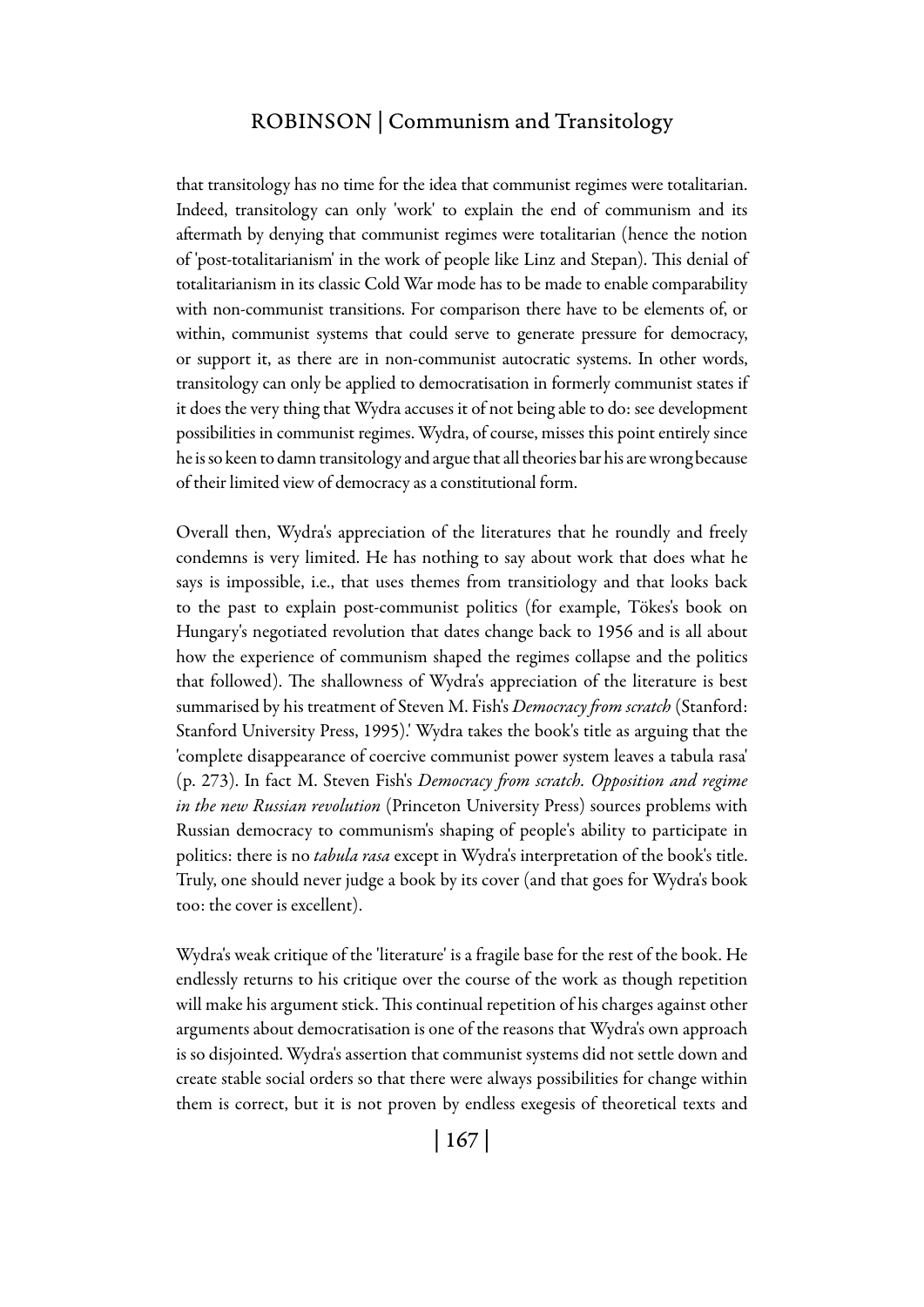## Democratiya 11 | Winter 2007

notions that Wydra produces. The large range of concepts that Wydra introduces, in part to sustain his critique of democratisation theories, do not build up into a coherent schema. It would take too long to go through all the concepts used to show how this is the case since every chapter sees the introduction of new ideas that are recounted for a few pages and then frequently disappear again. Wydra draws on insights from a vast number of theorists – Max Weber, Claude Lefort, Eric Voeglin, Victor Turner, Hannah Arendt, Paul Ricoeur, Michel Dobry, René Girard to list but a few of the people thrown in to the mix . No clear conceptual scheme emerges from Wydra's engagement with these authors to structure his analysis and make it worth the reader's effort to follow him through the theoretical maze that he constructs. The various concepts he uses are not related to one another and developed to the point where they can actually be considered as an alternative to the mainstream approaches that Wydra criticises. I really would like to discuss Wydra's approach but even after reading his book twice I simply have no idea what it actually is outside his belief in liminality. This is such a thinly developed concept – I cannot tell you when a situation is liminal from Wydra's definition of it and when not – that it is practically meaningless: most people, even convinced structuralists, probably already think that people's experience of events like the revolution of 1917, Stalinist industrialisation, or the collapse of communism is an experience of uncertainty and fluidity in which their social identity is fractured and subject to repeated redefinition.

Wydra's constant introduction of new ideas and their lack of definition or development would not be so serious if there was some deep uncovering of the rich empirical reality of communism and its aftermath through which we could read the bits of theory that he uses and at least understand them contextually. Unfortunately, his constant theoretical diversions and peregrinations prevent Wydra from saying anything particularly deep about the liminal situations that he claims are so important. Wydra's accounts of these situations are very much secondary to his discussions of theory. As a result his discussions of liminal situations are often either remarkably conservative, old fashioned, simplistic, or some combination thereof, and at times his history is simply muddleheaded. Wydra's discussion of the 1917 revolution, for example, relates nothing of the social history of the revolution that has been uncovered over the last thirty years. This literature demonstrates very clearly the fluidity that Wydra makes so many claims about but the only text used at any length is Stephen Kotkin's *Magnetic mountain. Stalinism as a civilization*, University of California Press, 1995 (although see below for how the text is used). It is difficult to believe that we are being confronted with

| 168 |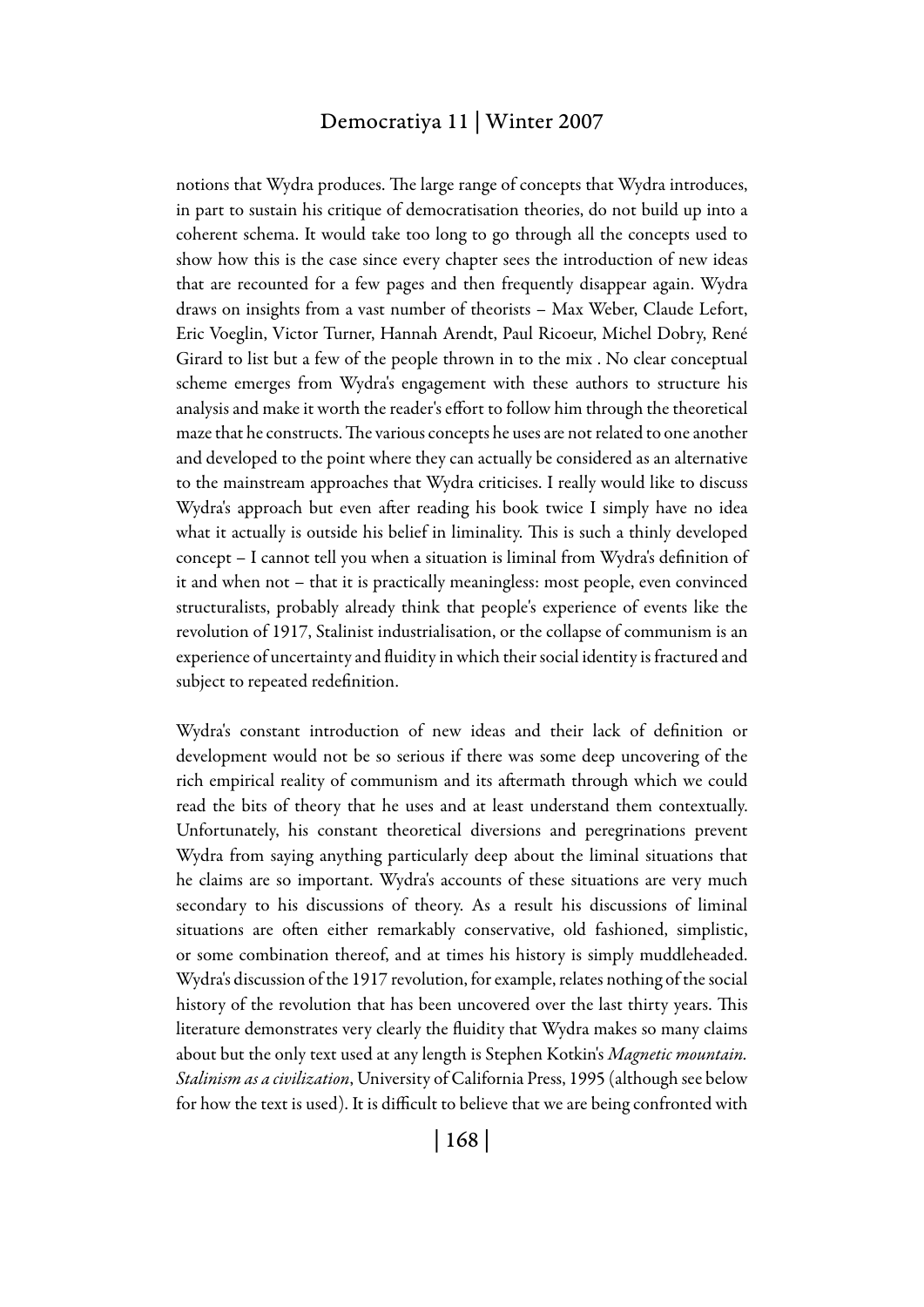## Robinson | Communism and Transitology

an 'experiential' or 'anthropological' account of the revolution when we are given the old story about the Tsar, Lenin, the Provisional Government, Stalin etc: how can you have anthropology without people? The same goes for Wydra's discussion of the collapse of communism when the experience of collapse in a country is dealt with in a paragraph or at best a couple of pages of simplistic analysis that focuses on leaders and their choices.

The thinness of Wydra's research and descriptive analysis is simply stunning. As is often the case with potted history, interpretation is sometimes so abrupt that it leads to errors. It is incredible how off the mark Wydra is at times and this has to cast doubts on how much he actually knows about the subjects he is writing about and the diligence of his research. For example he tell us that Stalin's idea about the intensification of class struggle under socialism dates from 1937 (p. 71), i.e., from the middle of the 'great purges,' when it in fact it was well rehearsed by Stalin in 1920s. Incredibly he states that 'people's democracy or democratic centralism' – actually the latter, Wydra's phrasing is poor; the former has nothing to do with internal party organisation and is anyway a concept from the post-war era – was designed to limit the power of the Central Committee and only became a 'hierarchically top-to-bottom principle of strict inner party discipline after 1934' (p. 93). It is a shame no one told this to the oppositions of the 1920s they could have avoided all those executions and years in exile in late 1920s and early 1930s; the 'Democratic Centralist' opposition of 1920-21 with their critique of authoritarianism in the party and Lenin's use of democratic centralism would seem to have had nothing to complain about at all. Such errors are the product of limited knowledge and inadequate research. Both are sourced to Kotkin's Magnetic mountain. Kotkin's book is one of the most significant pieces of historical research on the USSR of the last twenty years and one of the most highly praised. It is inconceivable that he makes errors that would be slapped down in an undergraduate essay. And, of course, he doesn't, the errors are Wydra's alone. The first error does not appear in Kotkin's text at all: the page referenced by Wydra makes no mention of Stalin's theory of the intensitification of class struggle under socialism. The second error derives from a misreading of one of Kotkin's footnotes. Kotkin does mention that one of the prerevolutionary intentions of 'democratic centralism' was 'ironically' to help control the Central Committee, but does not claim that it only became an instrument of control after1934; all he does is point out that 1934 was the year that democratic centralism was fully codified in the party's rules. Wydra's misreading is ironic: he constantly berates others for supposedly studying democracy only after it has been institutionalised and given a constitutional form and then himself only accords a

| 169 |